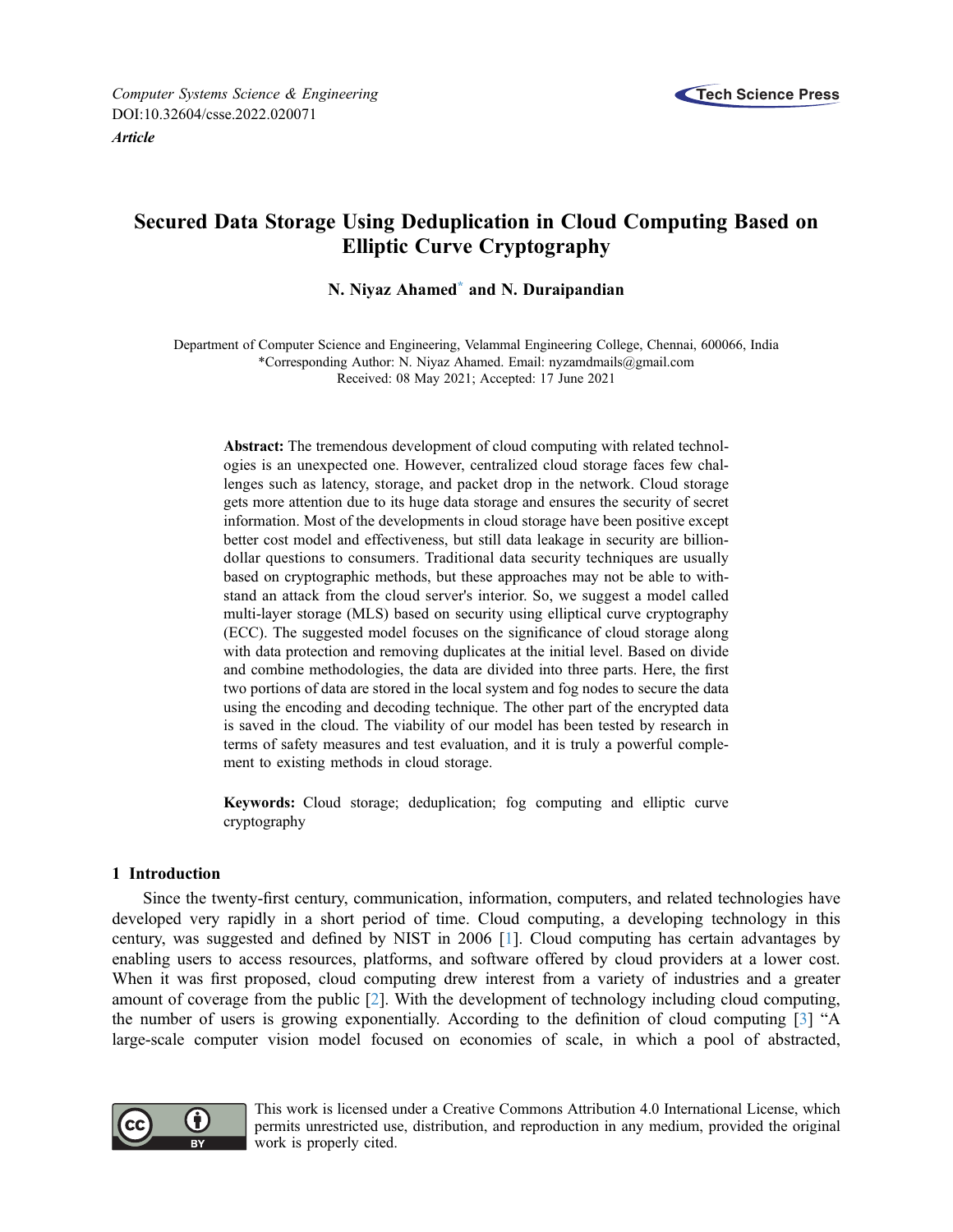managed computing resources, dynamically scalable, virtualized, and services are delivered on-demand to external customers through the internet".

The development of cloud technology and growth is unexpected in the various factors like storage capacity, performance, stability, and cost. Considering the factors like huge storage and cost-effectiveness, most companies prefer this, as the data center is unsatisfied with the requirements of the consumers. So, people start to think and search for new technology and strategy which fulfill their needs. The greatest strength in storage capacity and cost-wise more users select the cloud storage. Cloud storage is a form of data storage and management service that has its own computing system. Inspire of cloud storage and the development, still there are a lot of questions in terms of security. Sharing the data in public leads to privacy problems, for example, Hollywood actresses preferred cloud storage to store private data and family albums, but it was hacked by hackers.

In [Fig. 1,](#page-2-0) users start to upload to the cloud server direct. Here the cloud service provider (CSP) plays an important role in managing the user's data. So, the user cannot manage the data only by CSP establishes a distinction between data ownership and management [[4](#page-11-3)]. As a result, the CSP has easy access to the data, while hackers can communicate with the CSP server to steal the user's information and related files. So, these are the two possibilities that lead to loss of data, data leakage where security is the question. Cloud storage and computing face these problems. However, various encryption techniques were applied, but unable to stop the internal attack. In the cloud and IoT, the main purpose of the fog concept is to improve reliability and efficiency while reducing the amount of data sent to the cloud for analysis, processing, and storage [[5](#page-11-4)]. Deduplication technology is primarily used to reduce the amount of space and bandwidth needed, as well as to remove redundant data. When several users save the same data to cloud storage, deduplication is one of the most effective techniques [\[6\]](#page-11-5).

Fog computing is a form of computing model that combines traditional cloud computing with restricted capabilities such as storing and networking services computing. It offers an excellent and better solution for latency-sensitive IoT applications [[7](#page-11-6)]. The main goal of the fog concept in cloud and IoT is to increase reliability and performance while reducing the amount of data sent to the cloud for processing, examination, and storage. The rest of this work describes Section 2 summarizes the literature review of cloud security and related methodologies, Section 3 outlines the proposed multi-layer architecture technique, features, and workflow implementation, Section 4 reviews the various experiments, and Section 5 summarizes the paper's conclusion.

# 2 Related Reviews

The security and effectiveness in cloud storage have taken a lot of attention from a variety of industries. A lot of research is still going on in terms of security in cloud storage on daily basics. To solve those problems, the paper [\[8\]](#page-11-7) proposes a framework that uses CBIR around image encryption to prevent confidential data from being leaked on the cloud server. To begin with, the functional design is extracted to accurately reflect the images. After that, the pre-filter tables are designed by locality-sensitive hash to effectively increase search efficiency. Secure kNN pseudo-code is used to protect the encrypted content of image pixels that are encrypted over standard stream cipher. Also, sometimes the authorized query is the chance of illegal copying during the retrieval of images. The author proposes a protocol based on the watermark to prevent such illegal distributions. Here the author has indexed two layers of data and a water-based protocol is used for encryption during the copy of the data. Fei et al. [\[9\]](#page-11-8) described a solution for adapting to the new environment without using data mapping tables. This code considers device weights, hashing technology, and the distribution of large amounts of data objects among different user terminals based on node service availability and capability. While the data nodes are updated, the data stays evenly distributed in the different devices, and the quantity of data transfer is like the theoretical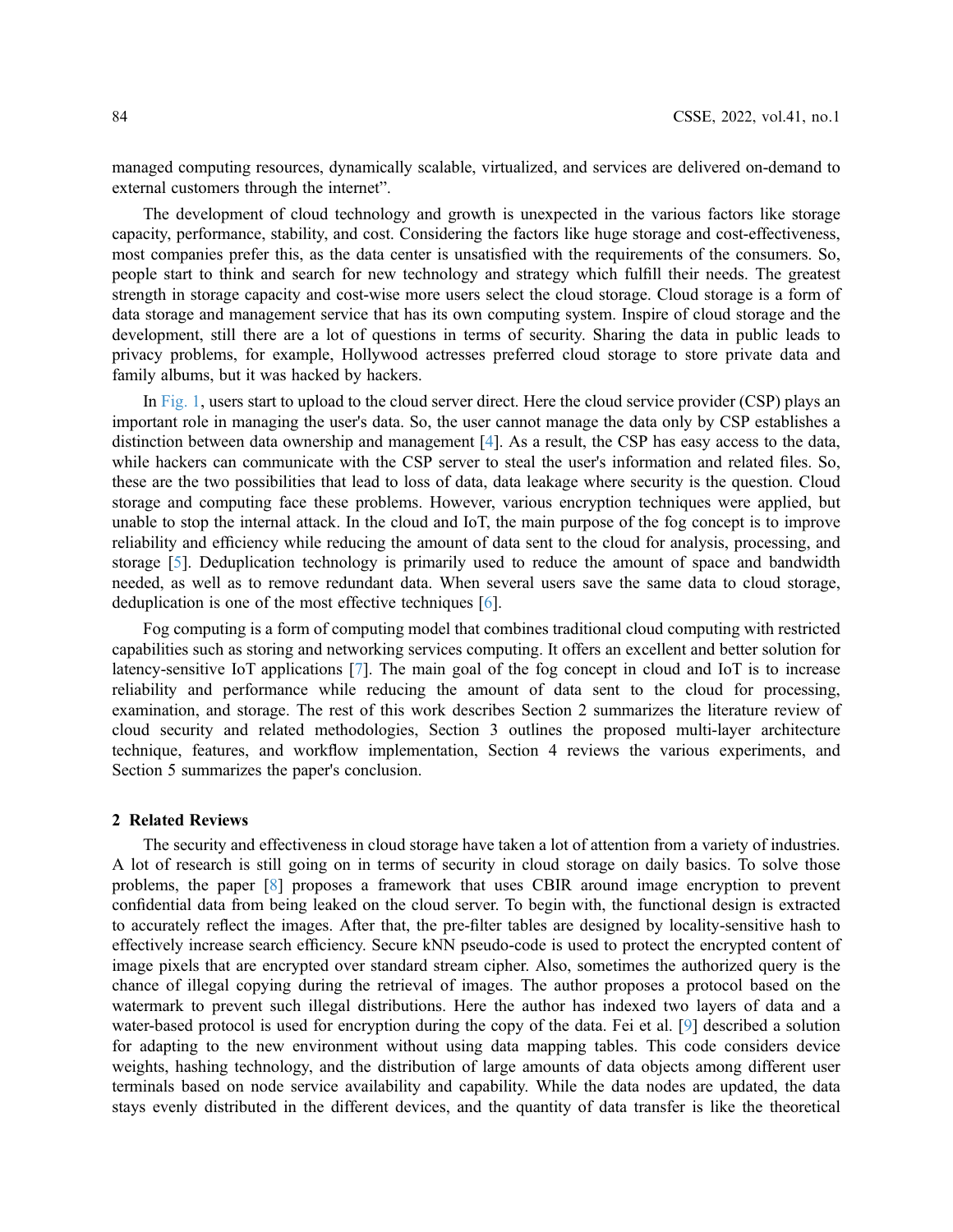<span id="page-2-0"></span>limit; and a small portion can be computed from a data frame, improving the device optimization test outputs and resolving the issue of fast data destination.



Figure 1: Traditional cloud storage structure

In the Proposal [\[10\]](#page-11-9) when data is outsourced to the cloud, privacy is still an issue, according to Fan et al. The author presents architecture for cloud database storage. In this article, it prevents both local and cloud administrators from learning about outsourced content in the cloud. Machine-readable notations and expressions are often used to restrict database users to those who have a legitimate need to know. Administrators will not be able to modify these restrictions until a new function has been defined once the application has been introduced and moved to production. Furthermore, encrypted key information is bound to trusted states using trusted computing technologies. We mitigate the frequently cited privacy and confidentiality risks of organizational cloud storage by restricting the required confidence in both internal and external administrators and service providers. Sadeghi et al. [[11](#page-11-10)] explain how to use a tamper-proof hardware token to demonstrate a technique. This tactic is used by a cloud service provider that uses a secure computing platform.

Hou et al. [\[10](#page-11-9)] argue that, even though a CSP becomes trustworthy and user information is stored through it, unauthorized people still access user information if they have control over the storage, they can access data. Typically, the user sends data to the cloud server along with authentication information; however, the password can be intercepted. They provided a safe virtual security scheme based on SSL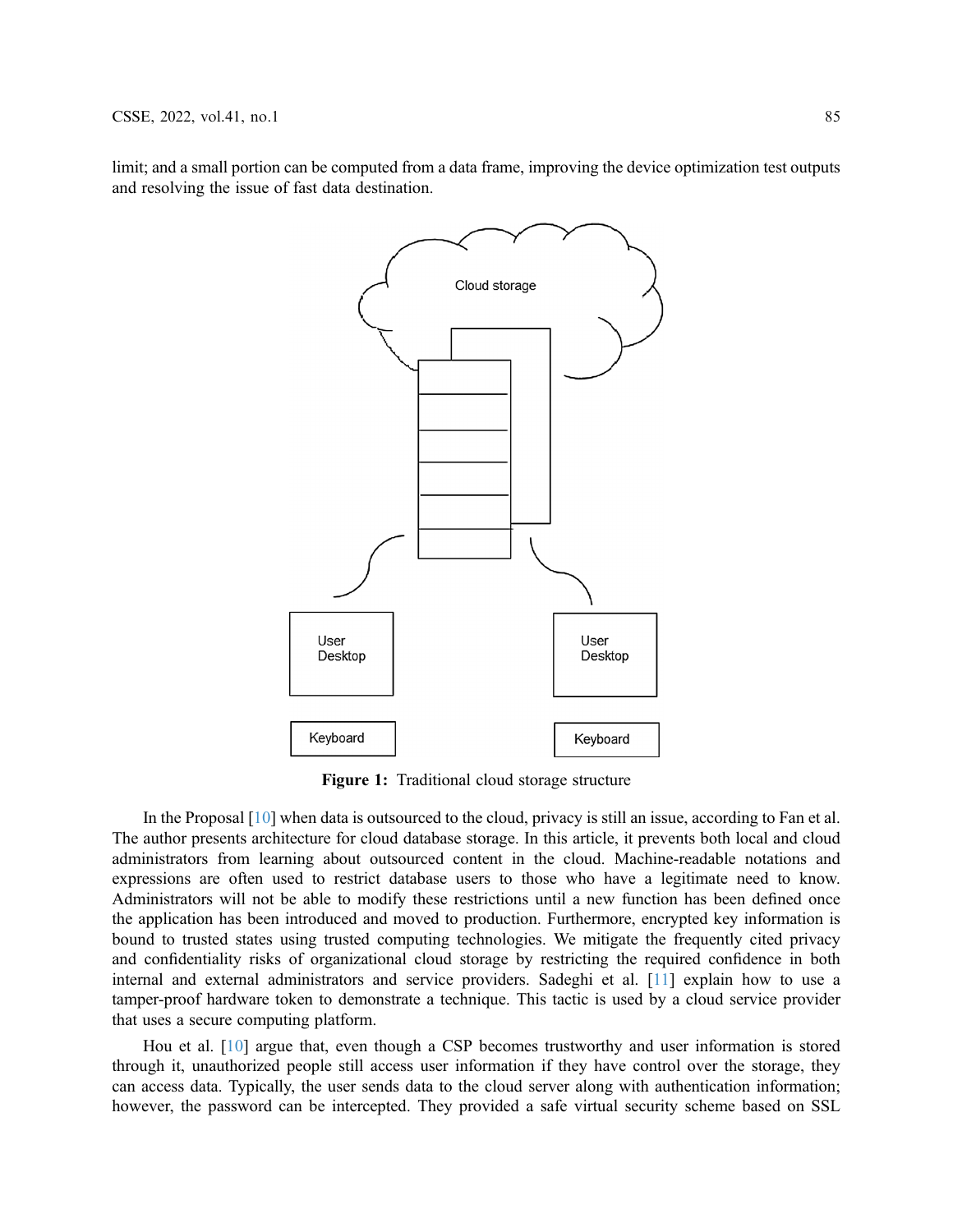from Daoli paper to make the device secure. The author [[12\]](#page-11-11) describes the architecture of a trusted storage system, the trusted database system (TDB) that protects a large amount of untrusted storage from hackers by using a small amount of trusted storage. Since untrusted data is encrypted and checked against a collisionresistant hash stored in trusted storage, it cannot read or modify the database. TDB combines encryption and hashing with a lower-level model to provide uniform data and metadata protection.

Feng et al.  $[13]$  $[13]$ , highlight his points in the paper  $[14]$  $[14]$ , database congestion and data leakage during transmission in the cloud are the possibilities. Also, the author discusses the issue and suggests a much more concise approach involving data encryption in a closed environment of the cloud. Furthermore, it is capable of layered encrypted storage with encryption. These encryptions, on the other hand, make searching in cloud storage more difficult. In today's world of cloud computing, searchable encryption is a hot subject. Different methodologies and solutions to those problems are presented in this paper. Each one achieves high levels of precision, protection, and efficiency.

In this paper [[15](#page-11-14)], the author securely introduces TPA (third-party auditor). The audit function does not introduce any new vulnerability to client data privacy or increase the user's online burden. The author of this paper proposed a safe cloud storage framework that allows for public auditing with privacy protection. Our findings are expanded to allow the TPA to conduct audits for multiple users at the same time. According to comprehensive security and performance review, the proposed strategy is both provably highly secure.

Harnick et al. [[16\]](#page-11-15) briefs how the deduplication strategy can be used as a side-channel to expose details about the contents of other clients' files to malicious users. Based on research, the author developed a cloud storage attack scenario that employs deduplication among different users. An attacker can download all the data in the cloud storage if he obtains the hash values for the data. This is because only a portion of data or information, namely its hash value, acts as both an index of the data and a "proof" that someone who knows the hash value owns the corresponding data among many files. As a result, any user who knows the short hash value for a particular piece of data can browse all the data in the cloud storage.

#### 3 Proposed Secure Cloud Storage Architecture

The proposed system explains cloud security with the methodologies of deduplication, divide and combine, encoding and decoding, finally encryption and decryption, when a user uses the cloud server to save the information.

#### 3.1 Steps for Uploading the Data

- 1. Deduplication (dedup) Process.
- 2. Divide the information into three parts.
- 3. First data (5% data) is encoded and saved in the local machine.
- 4. Secondly (10% data) is encoded and saved in the fog server.
- 5. Third (85% data) is encrypted and saved on the cloud server.

## 3.2 Steps for Retrieving the Data

- 1. Decrypt the user information from the cloud server and restore it to the next layer.
- 2. Decode the data from the fog server and restore it to the next layer.
- 3. Decode the data from the local machine.
- 4. Combine the data.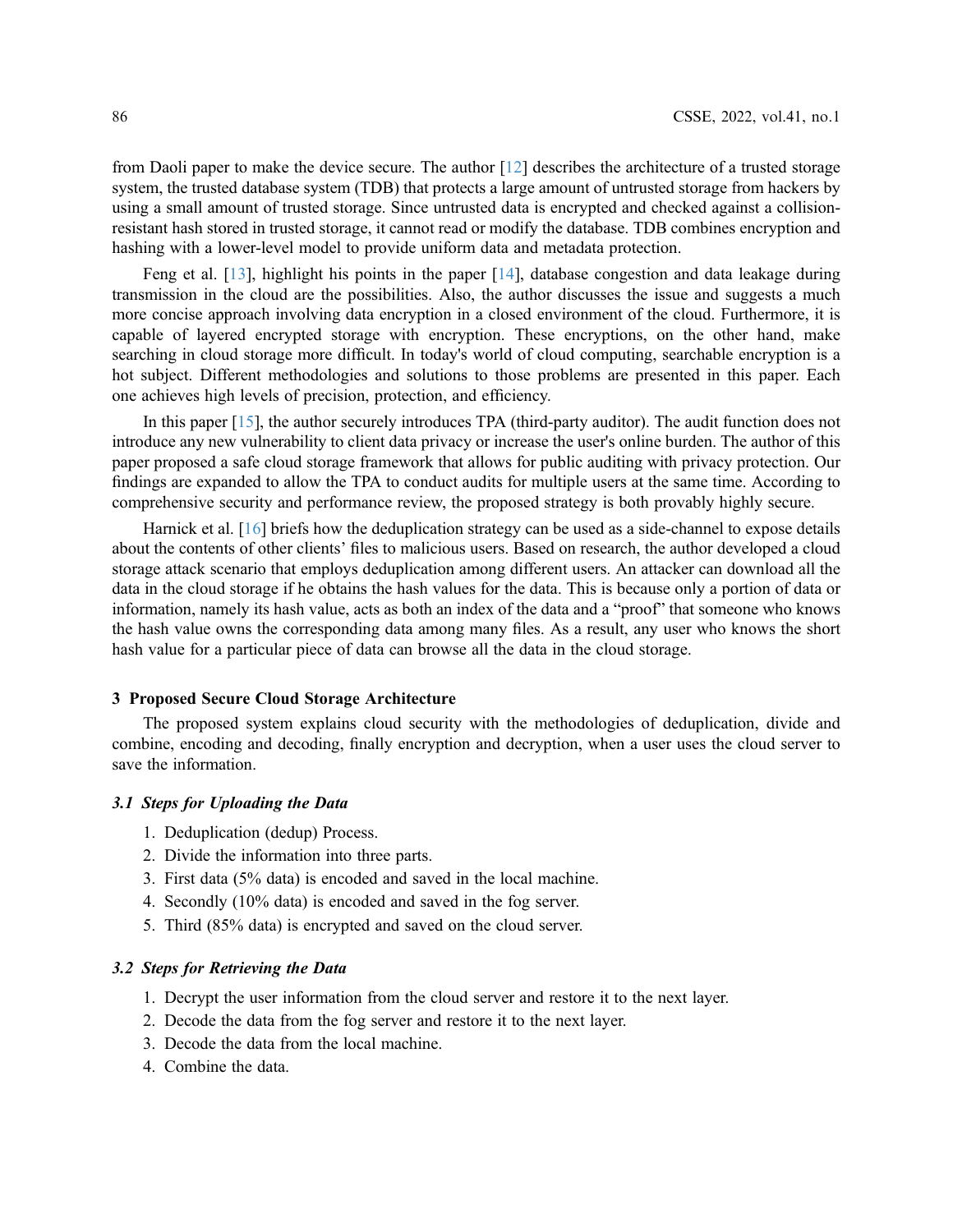#### 3.3 Deduplication

Deduplication is an important factor in the storage environment in both physical and cloud storage. When the user has the same file but in different names, the consumption of space will be overhead. So, when the user prefers to cloud storage for his environment, the consumer needs to pay how much space is required to store the data. So, before using cloud storage, the company can have one node to remove the duplicates or unwanted blocks in the files. Deduplication (dedup) is the concept of removing duplicate blocks.

## 3.4 Fog Storage

Fog storage and computing is a form of distributed computing in which many devices are connected to a cloud storage system. An added advantage is that the processed data is most likely required by the same devices that produced the data, reducing latency during processing both remotely and locally. Fog storage is stated as, "It is a distributed computing architecture with a resource pool which consists of one or more ubiquitously connected heterogeneous devices and the network edge and to collaboratively provide elastic computation, storage, and communication." Whilst, Vaquero et al. defined fog computing as; "a network through which a large number of heterogeneous, universal, and decentralized devices communicate and collaborate to perform processing tasks and to manage storage without the need for third-party intervention." The significance of fog is to provide consistent latency and time-sensitive for various applications in IoT.

Characteristics of Fog Technology

The fog technology characteristics are.

- Location awareness and low latency.
- Geographical distribution.
- Scalability.
- Support for mobility.
- Real-time interaction and
- Heterogeneity.

# 3.5 Multi-Layer Secure Architecture

We propose an MLS architecture based on the fog node framework to secure customer information. The MLS framework allows users to have powerful management control and ensures that their privacy is protected. It is already noted the protection against internal attacks is difficult.

The various security models of encryption techniques are well and good for an outside attack, but the CSP has problems. Here the CSP is accessing and managing the data internally, so, encryption techniques become invalid. In the proposed model, the customer's data is divided into three parts and applies the encryption technology in cloud storage. [Fig. 2](#page-5-0) shows the model of MLS. The MLS architecture, as seen in [Fig. 2](#page-5-0), demonstrates the overall data processing capabilities along with the three divisions of user data. The model consists of one deduplication layer, a cloud entity, a fog entity with a local computer.

The first block is to remove the duplicate data from the original data and the local machine have 5% of data and 10% of data uploaded to the next fog layer, here 10% of the data are encoded and saved, the rest part of the data is uploaded in the cloud server of 85%. The third layer also saves the encoded data. Elliptic curve cryptography is used in the above operations. [Fig. 3](#page-5-1) shows the overall steps in the flow diagram how the data divided, and the security concept applied.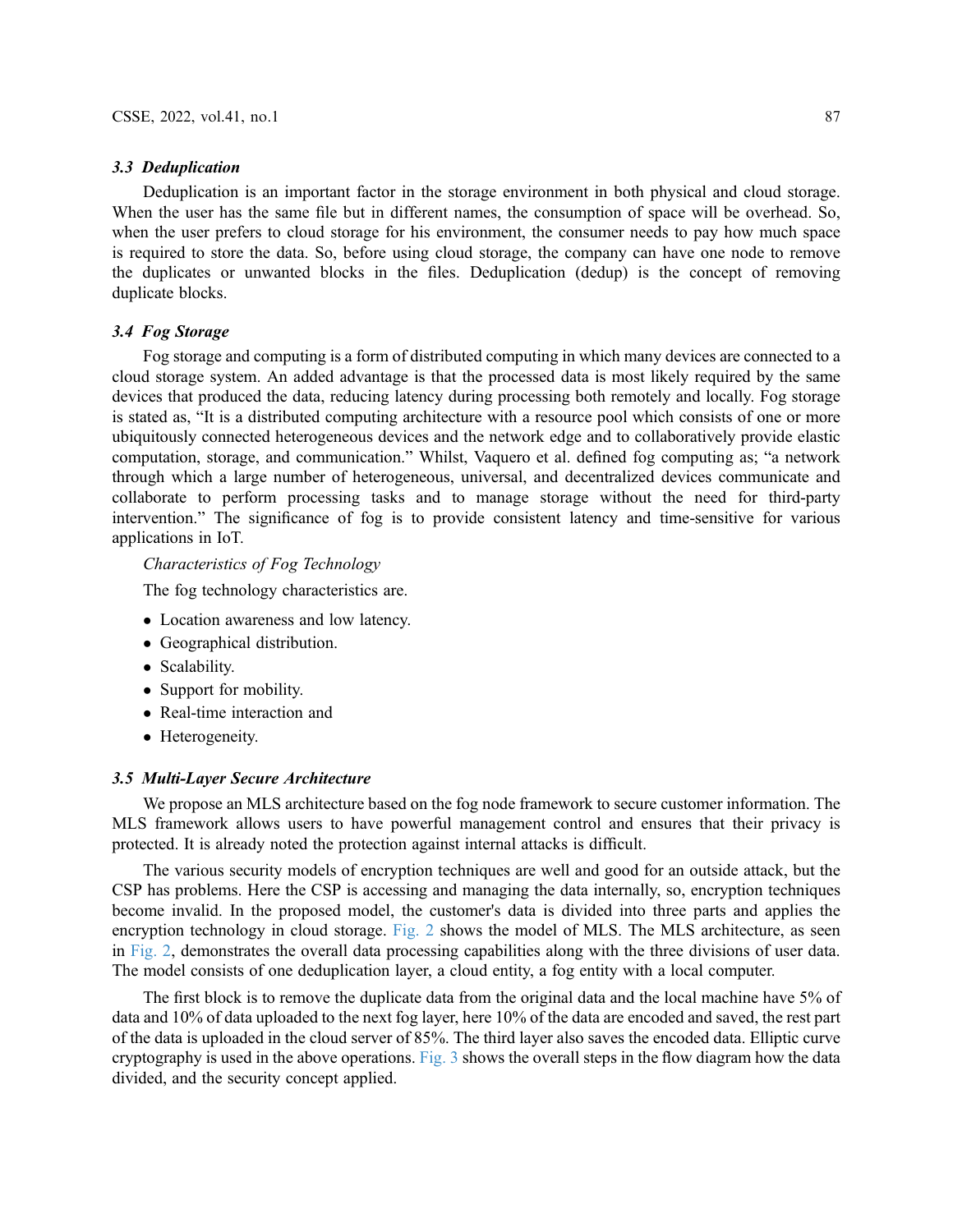<span id="page-5-0"></span>

Figure 2: Overview of proposed model

<span id="page-5-1"></span>

Figure 3: Flow diagram

Before dividing the user data, the deduplication concept is applied here to remove the duplicate blocks of data. Mainly, removing the duplicate blocks is for space management and bandwidth requirements. In computing, in this model, the user's data are split into three parts like user machine, fog machine, and finally cloud storage in encrypted data, with the scale of small to large data, respectively. In this strategy, while initially the duplicates are removed, and data is split into three the data is stored so the hacker may not reproduce the original form of data at any cost. The cloud storage management also gets the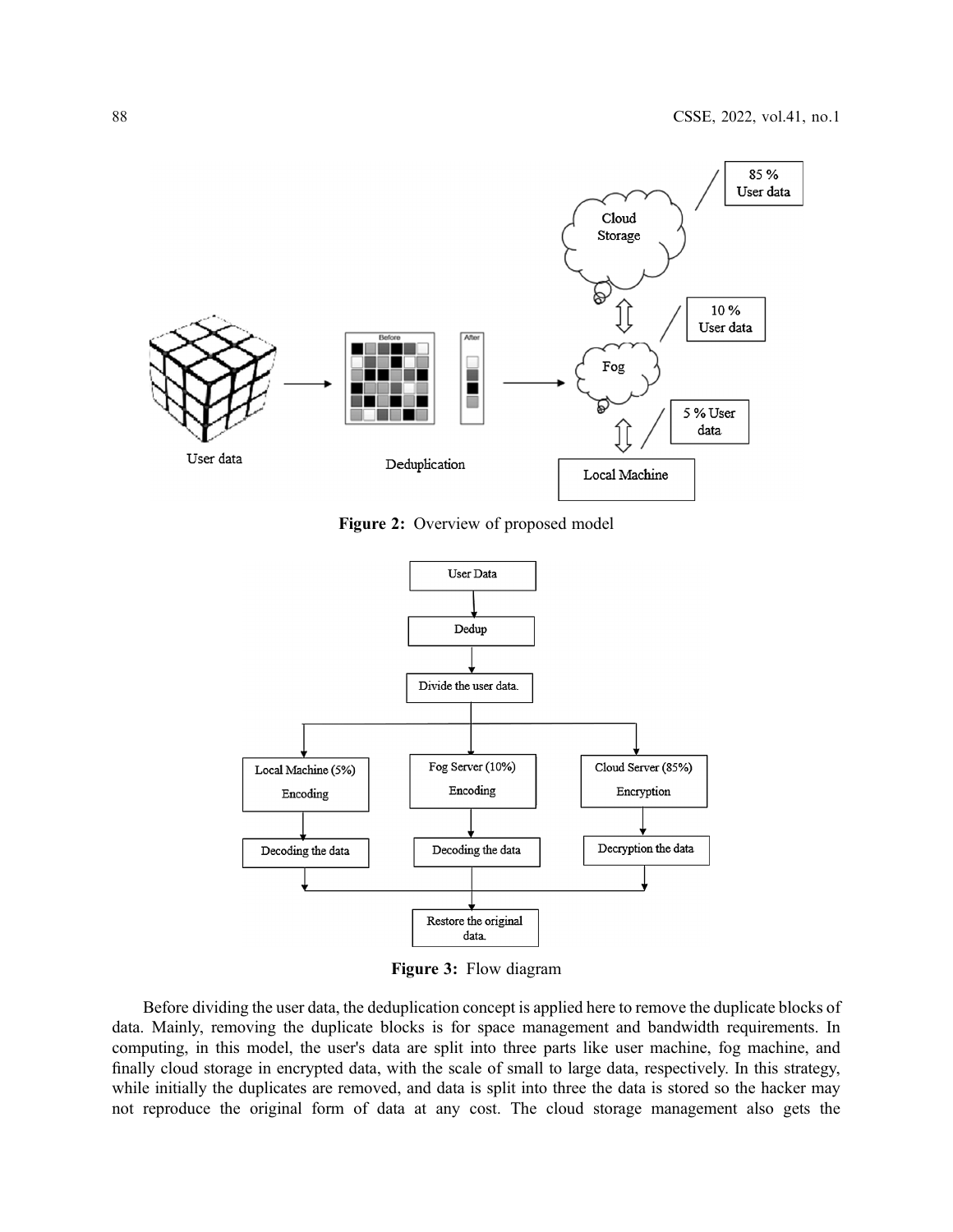exact user's information, because the two layer user's machine and fog server are controlled and managed by the user.

## Steps for storing the data (Local and Fog server)

As mentioned above, the first two divisions of data are saved in the local and fog machine of 5% and 10% respectively. So, the first data are encoded using the Hash-Solomon encoding algorithm. The procedure is,

- 1. User information is received and the received data is deduplicated to remove the duplicates.
- 2. Once the initial process is completed, the data is divided into 3 parts in the ratio of 5:10:85.
- 3. The first two parts are taken in the process and do the encoding using the Hash-Solomon encoding algorithm.
- 4. For encoding first, we are doing mapping transformation the file which needs to store, each which holds a number, says X it shown in [Fig. 4](#page-6-0).
- 5. Second, we do a hash function and on the received value X to get the matrix Y,
- 6. Now multiplication will generate (k) the data blocks.

<span id="page-6-0"></span>Once data is received in cloud storage  $(X1-X4)$ , it calls the function elli curv (data) in the below pseudo code. During the decoding process, the reverse action happens.



Figure 4: Hash function

#### 3.6 Elliptic Curve Cryptography Model

It is a new form of cryptographic mechanism to secure the data in both physical and cloud storage. ECC is one of the best techniques based on the theory of elliptical curves. The property of the elliptic curve is used to generate the keys for encryption methodology instead of existing techniques which use large prime numbers. ECC uses the elliptic curve equation for key generation. In 1985, N. Kobiltz and V. Miller proposed the elliptical curve cryptography for unpredictable data to have secure data. The basic idea behind ECC is to use an elliptic curve to integrate a discrete logarithm problem. The model ECC has the most complex mathematical problems in public-key cryptography. In this case, where computing power is constantly improving, solving discrete logarithms in a mathematical sense becomes a relatively simple task. As a result, consider moving the discrete logarithm problem solution to a more critical and difficult area to implement, such as elliptic curves.

The most significant of the ECC model uses the smaller keys for security. When compared to the other model (1064-bit key) ECC takes the 164-bit key for the same level of security. This model is a public-key cryptosystem for the generation of keys centered on the mathematical complexity of solving the elliptic curve discrete logarithm problem to encrypt and decrypt data. It measures the hops needed to travel from one point on an elliptic curve to another. Elliptic curves are symmetrical over the x-axis and are binary curves.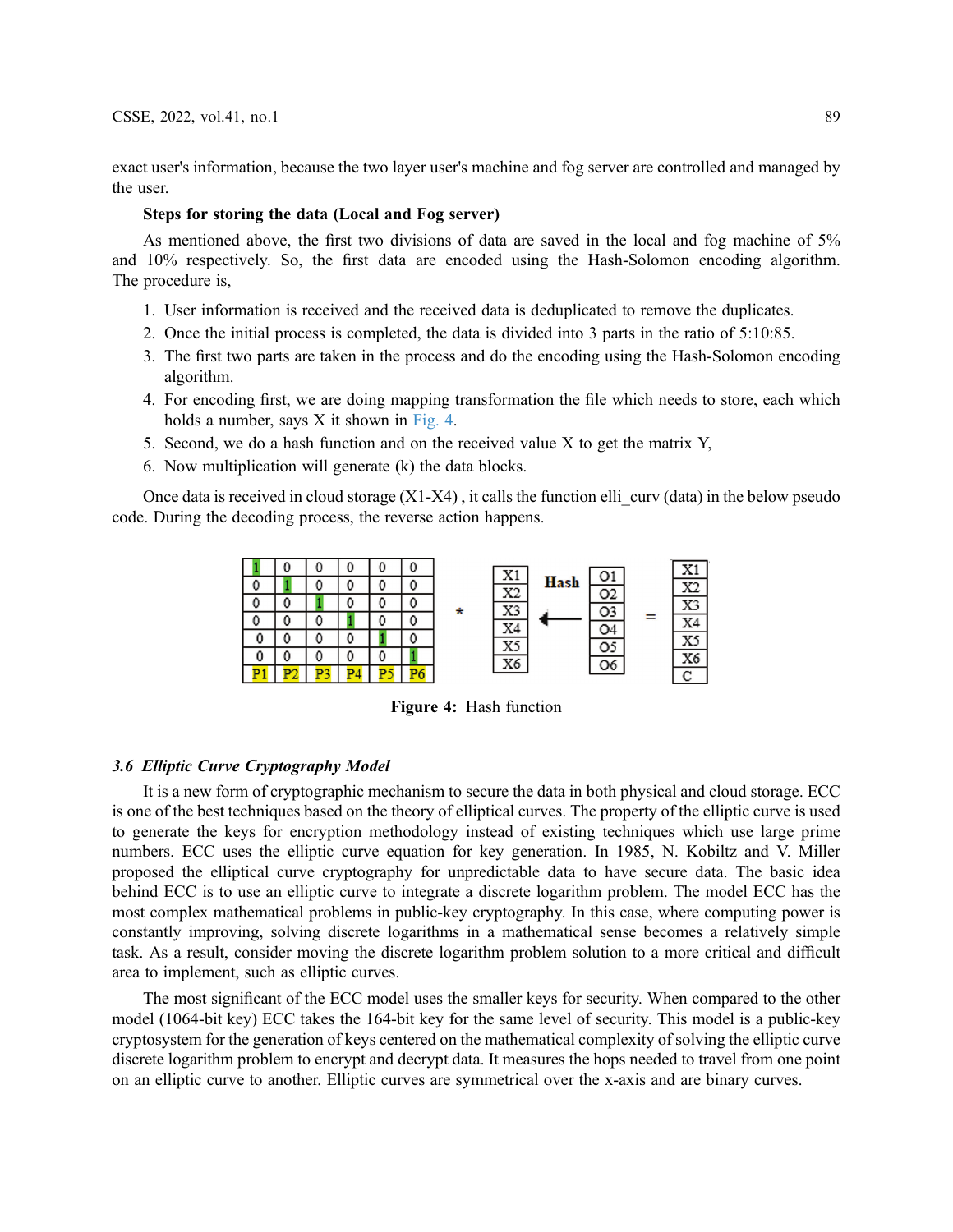ECC is a cryptographic scheme in which each client has two keys: a public and a private key. Encryption and signature authentication is done with the public key, while decryption and signature generation is done with the private key.

#### 3.6.1 Key Generation

Any cryptography technique applied for security, the initial and the most significant process is the key generation for both public and private. With the help of the receiver's public key, the sender encrypts the message data, and the receiver decrypts it with its private key. Here we have the code for the elli\_curv (data) function for cloud storage. The Key generation procedure is below.

- 1. Senders public key (rand  $no<sub>pA</sub>$ ) a random number from {1, 2,…t−1}
- 2. Senders public key S.public key<sub>XA</sub> = rand  $no<sub>pa</sub>* Gen pt<sub>O</sub>$
- 3. Receivers public key (rand  $no<sub>pB</sub>$ ) a random number from {1, 2,…t−1}
- 4. Receiver public key R.public key<sub>XB</sub> = rand  $no_{pB}^*$  Gen pt<sub>O</sub>
- 5. Sender security key, key = rand  $no_{pA}^*$  R.public key<sub>XB</sub>
- 6. Receiver security key, key = rand  $no<sub>pB</sub>*S.public key<sub>XA</sub>$

S.public\_key<sub>XA</sub> = rand\_no<sub>pA</sub>\* Gen\_pt<sub>Q</sub> ## sender public key R.public\_key<sub>XB</sub> = rand\_no<sub>pB</sub>\* Gen\_pt<sub>O</sub>## receiver public key key == rand  $no_{pA}^*$  R.public key<sub>XB</sub>## sender security key key == rand  $no_{pB}$ \* S.public key<sub>XA</sub>## sender security key

#### 3.6.2 Encryption Code

From this proposal, the user data is divided into three parts. The third part of 85% of user information is encrypted with the ECC method. The plain text is sent to the cloud, before saving the data it can be encrypted into points and it can be saved as encrypted points (F1, F2). The encrypted points are stored in cloud storage. The first user data is saved in the respective storages and during the third part of data, it calls the ellp\_curve function.

## Now sender, send message e to the end receiver.

##e has any point Ellp curve on elliptic curve,

##Now the sender choose a random number, r from {1, 2…t−1}

 $\#$ Eipher text will be written from points (F1, F2) here,

 $F1 = r * Gen pt<sub>O</sub> and$ 

 $F2 = Ellp$  curve+(r\*Gen pt<sub>O</sub>)

3.6.3 Decryption Code

Once the user stores the data in encrypted points (F1, F2) during the retrieval of the data, the encrypted points are decrypted as plain text that can be user readable.

## On computing the receiver side, multiplication of F1 with its private key (rand  $no_{Pb} * F1$ )

## Then subtracts from the result of previous step

## Ellp  $curve - Original message$ 

Ellp curve=F2-(rand  $\text{no}_{\text{Pb}}$ <sup>\*</sup> F1)

Ellp curve=F2 –(pB  $*F1$ )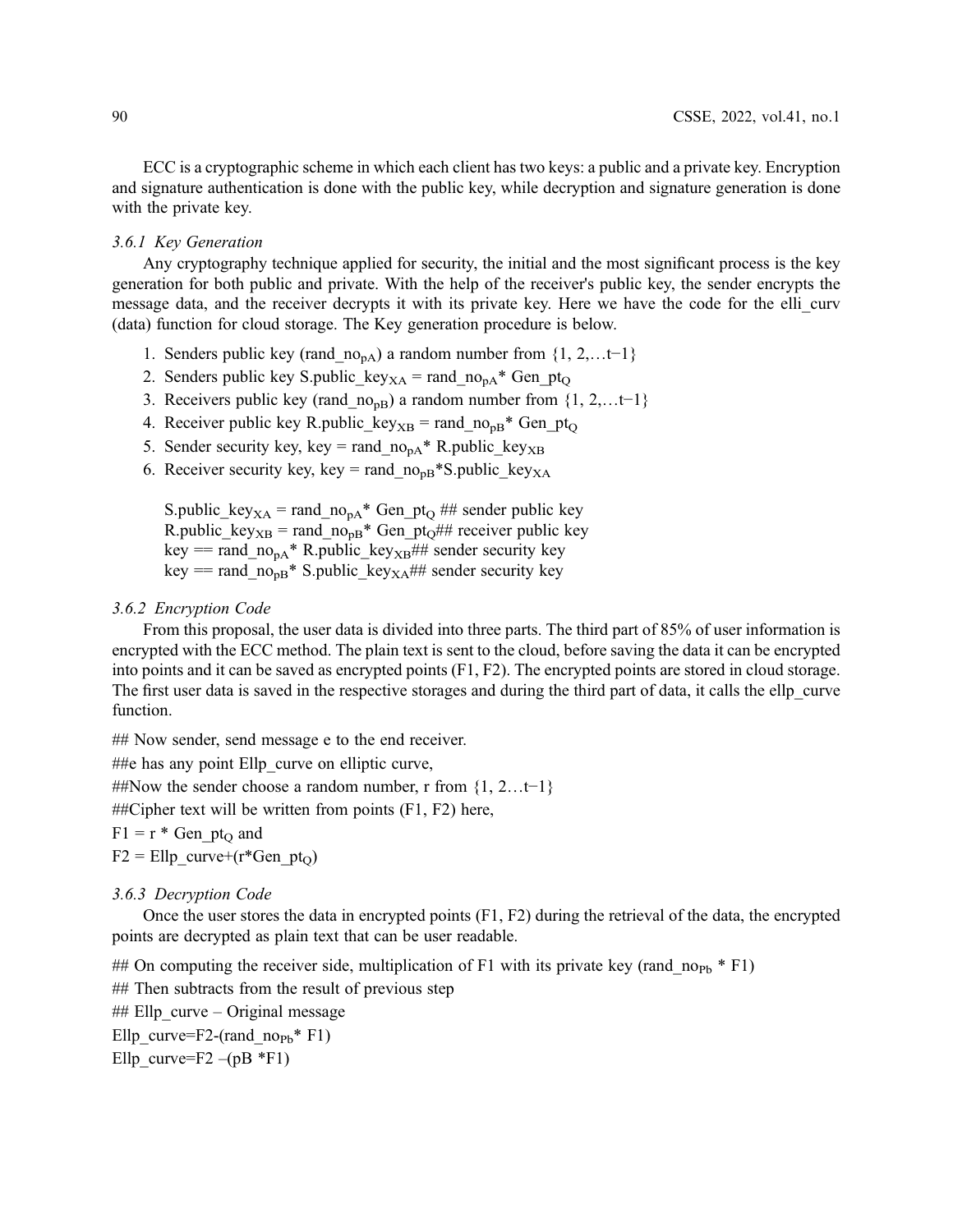#### 4 Evaluation Results

We computed the efficiency and feasibility of the MLS system based on the ECC and the fog model through a sequence of tests that include time-consuming encoding, similarly for decoding and testing the data are in different sizes. Here, the algorithm computes the user data into three segments of data, before dividing the duplicates of data blocks are removed. Once the data segment into three parts of data, they have moved to local, fog server, and cloud server with different sizes of data. Here in the local and fog server, data is processed with an encoding scheme called the Hash-Solomon code algorithm. The simulation was used to perform all the experiments in this paper, and the environmental parameters are described in [Tab. 1](#page-8-0).

<span id="page-8-0"></span>

| No | Items            | Parameter         |
|----|------------------|-------------------|
|    | Operating system | Windows 2008      |
|    | Language         | C                 |
|    | Processor        | Intel i7 2.50 GHz |
|    | <b>RAM</b>       | 8 GB              |
|    | Storage          | 1 TB              |

Table 1: Simulation requirements

Let us take three different types of files which are image (42.2 MB) and video (650 MB). One more block theory is used in all the experiments in this article, which implies that there are  $t + 1$  data volumes. By the way, the method will protect data privacy while also alleviating the storage burden on the lower servers.

Below results are from various metrics and parameters that are considered. In the figure, we take the image file for analysis of the local storage, where the x-axis consists of the number of storage blocks and the y-axis consists of data volume stored in the machine. Similarly, the figure shows the result of the video file for similar parameters. In both the graphs, we are comparing the data volumes stored on the local machine for the Reed-Solomon code and Hash-Solomon code algorithm. According to the graph, as the number of data volume increases, the amount of data stored in the user's computer decreases. So, the large volume of data shows good results during this experiment. The consumption of space is less.

[Figs. 5](#page-9-0) and [6](#page-9-1) show the results of local storage machine consumption of image and video files of both the algorithms. In [Figs. 5](#page-9-0) and [6](#page-9-1), the user saves the image and video file in the local storage using both the algorithms. When a user tries to save 100 data blocks, the proposed algorithm will occupy less storage compared to the existing methods. Similarly, when the user tries to save 500 data blocks, the hash code algorithm consume nearly 100 MB whereas, in the Reed-Solomon algorithm, it consumes more than 100 MB. On comparing the existing and proposed methodology, small and big data blocks have a good result in the proposed algorithms.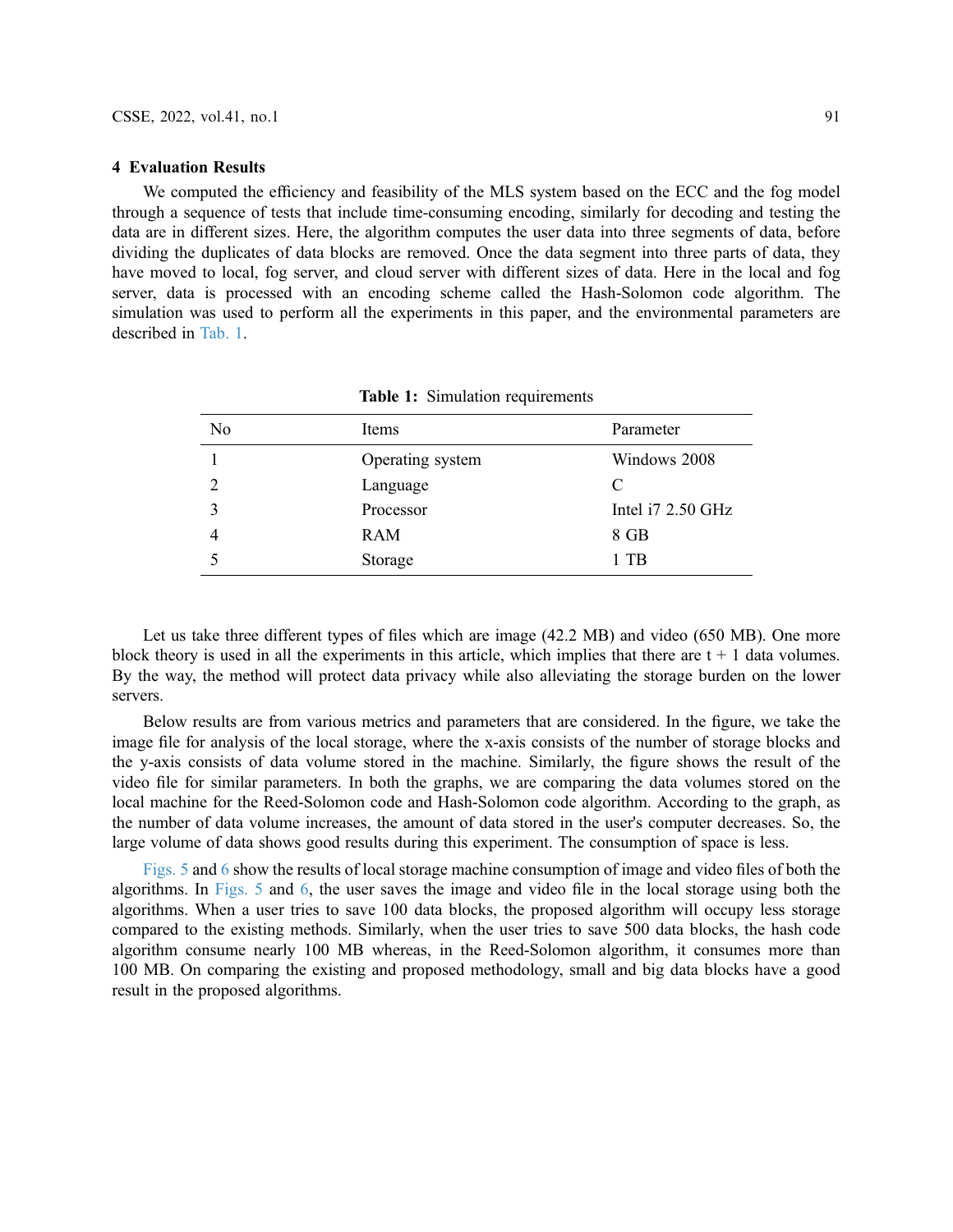<span id="page-9-0"></span>

Figure 5: User machine volume of image file

<span id="page-9-1"></span>

Figure 6: User machine volume of Video file

<span id="page-9-2"></span>[Figs. 7](#page-9-2) and [8](#page-10-0) are the results of the time taken for encoding and decoding the number of data blocks for both the Reed-Solomon code and Hash-Solomon code algorithm. During encoding, when the data blocks increase, the time taken for encoding increases exponentially. So, we need to monitor the local's machine performance at different time intervals. During decoding, the volume of data increases, the time taken for decoding also increases. So, the processing cost of decoding becomes more attentive.



Figure 7: Encoding time

When the 100 data blocks are encoded, it takes nearly 600 ms and more than 2500 ms for the proposed and existing methods. Similarly, while decoding for 100 blocks, it consumes nearly 600 and 1200 ms respectively.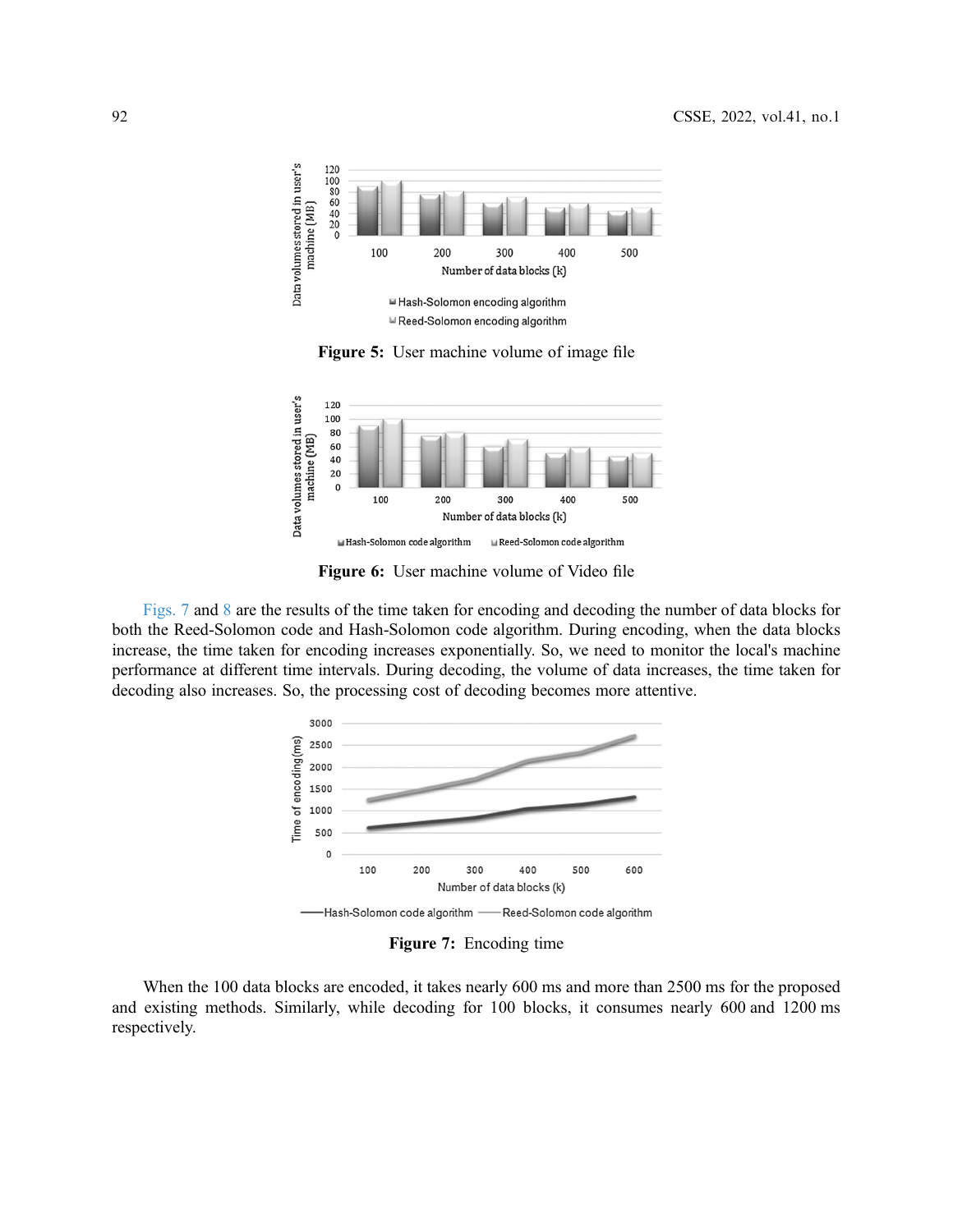<span id="page-10-0"></span>

Figure 8: Decoding time

<span id="page-10-1"></span>[Fig. 9](#page-10-1) is the result of the time taken to dispute the data from the cloud server. Here, it shows the execution time for both the Elliptic curve cryptography and the MRSA algorithm. Whenever the file system increases, the time also increases simultaneously. On comparing with the MRSA, the elliptic curve cryptography has a lesser execution time. Hence, the security-wise and execution speed are efficient in results.



Figure 9: Execution time comparison

#### 5 Conclusion

In the research article, a new Multi-layer secure architecture based on a fog model is proposed for protecting the information using an elliptical curve algorithm. Here, the user is divided into a ratio of 85:10:5 and all allocated into the devices and use two different techniques to make the data insecure. If hackers are trying to crack the data, two different techniques are applied. The performance of the proposed architecture is evaluated in terms of execution time, encoding time, decoding time, and storage efficiency of data. The elliptic curve cryptography algorithm performance is compared with an existing technology such as MRSA. From the experimental result analysis, the proposed technique is feasible and secure. The proposed MLS architecture achieves lower computational costs and faster. It also allows the use of secure exchange protocols, adding to the overall security. In the future, this work may be extended using advanced cryptographic techniques to improve the security of information stored in cloud computing.

Funding Statement: The authors received no specific funding for this study.

Conflicts of Interest: The authors declare that they have no conflicts of interest in the report regarding the present study.